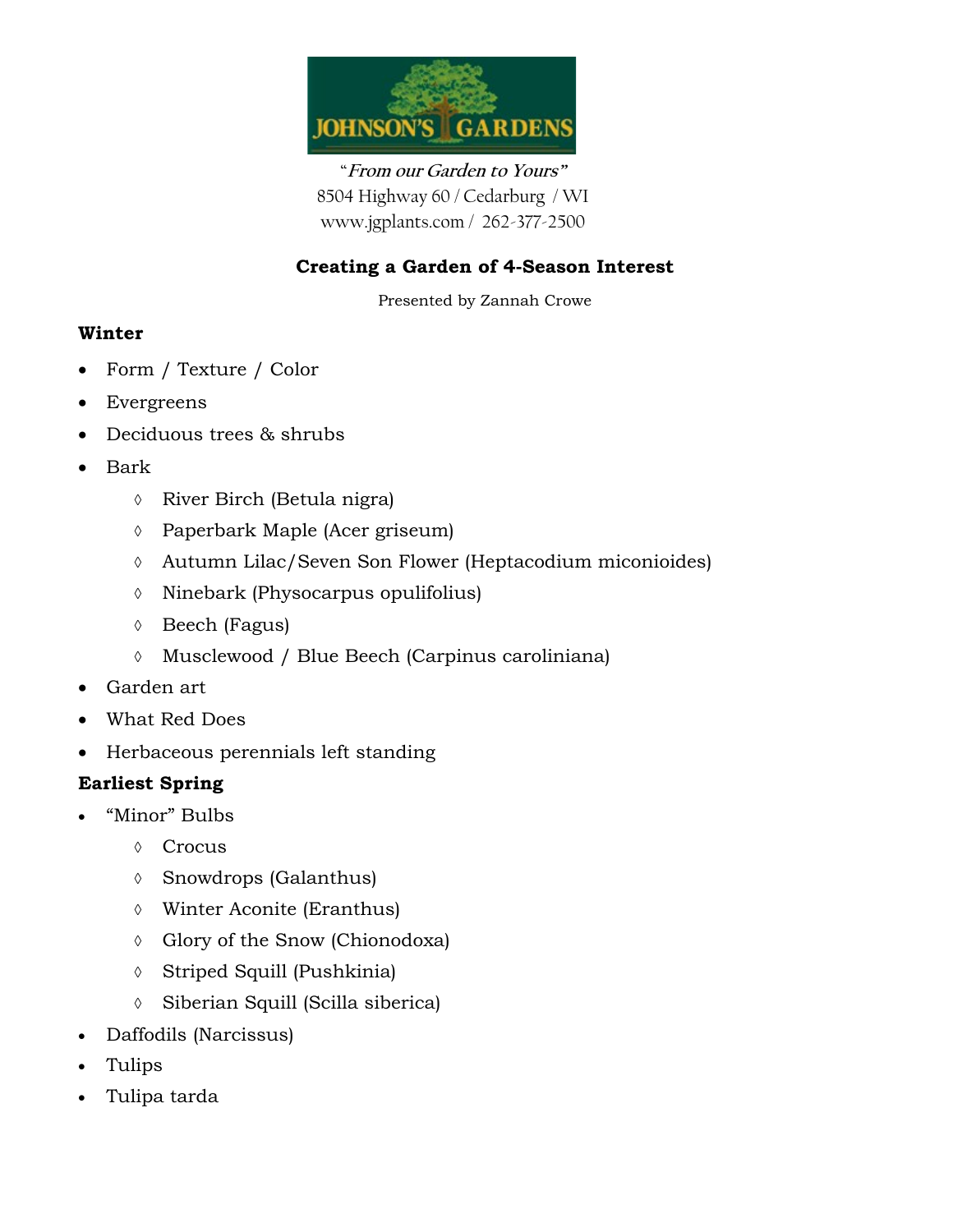## **Spring Shrubs**

- Forsythia
- Cornelian Cherry (Cornus mas)
- Eastern Redbud (Cercis canadensis)
- Serviceberry (Amelanchier)
- Bladdernut (Staphylea trifolia)
- Lilac (Syringa)
- Violet Uprising™ Lilac (Syringa pattula 'J.N. Upright Select')
- Spice Island™Viburnum (Viburnum carlesii 'J.N. Select A')
- Firebird™Crabapple (Malus sargentii 'Select A' )

## **Spring Perennials**

For Shade:

- Virginia Bluebells (Mertensia virginica)
- Perennial Forget-Me-Not (Brunnera macrophylla)
- Old Fashioned Bleeding Heart (Dicentra/ Lamprocapnos spectabilis)
- Goat's Beard (Aruncus dioicus & A. aethusifolius)
- Big Root Geranium (Geranium macrorrhizum)

For Sun:

- Prairie Smoke (Geum triflorum)
- Willowleaf Bluestar (Amsonia tabernaemontana)
- Blue Ice Bluestar (Amsonia 'Blue Ice')
- Storm Cloud Bluestar (Amsonia 'Stormcloud')
- False Indigo (Baptisia australis & cultivars)
- Peony (Paeonia)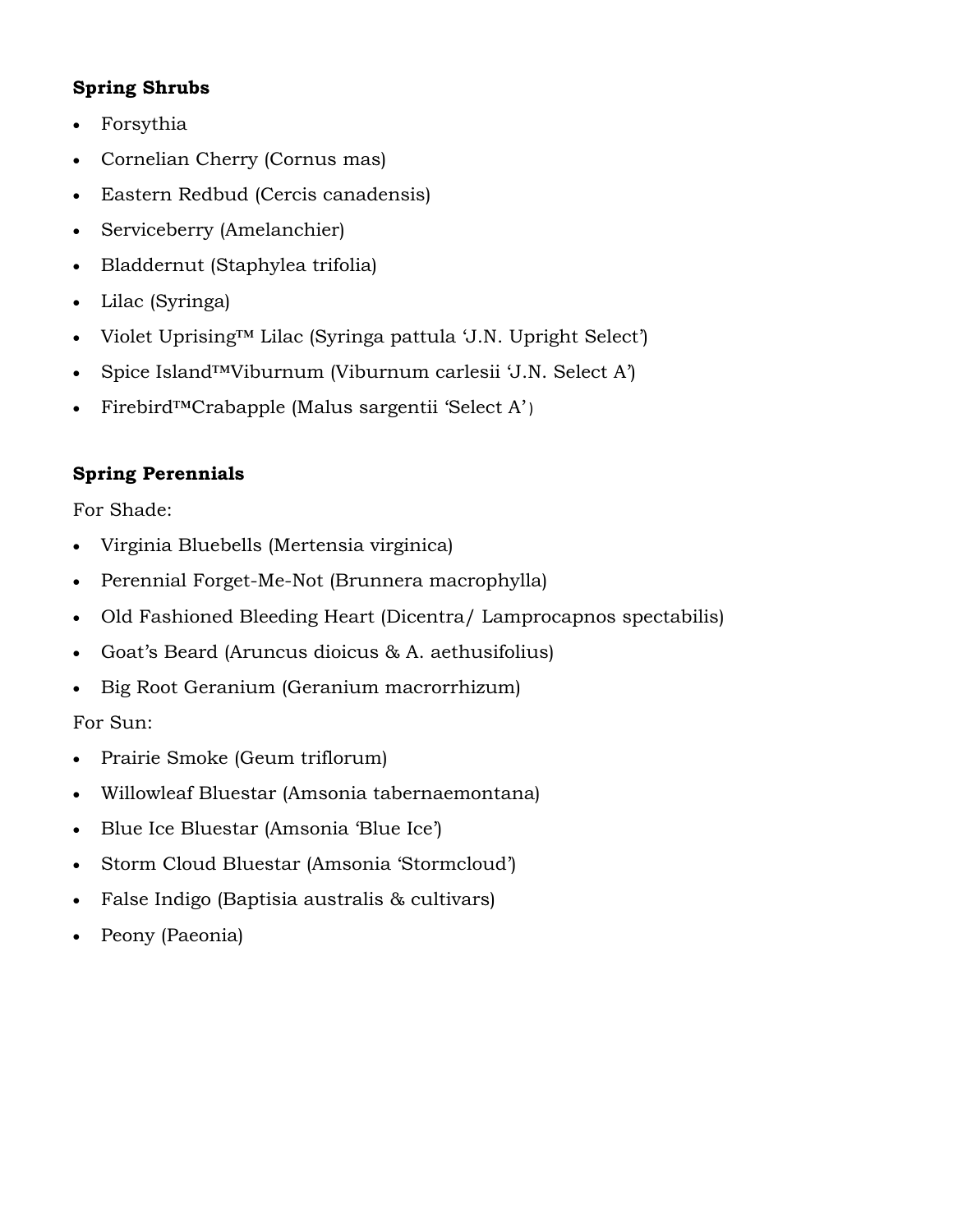## **Summer Perennials**

For Shade/Partial Shade

- Hosta
- Camassia
- Allium
	- 'Purple Sensation'
	- christophii
	- caerulea/azurea
	- Seedheads
	- Bulgaricum (syn. Nectaroscordum siculum)
- Summer Snowflake (Leucojum)
- Ferns
	- Japanese Painted
	- 'Ghost'
	- Maidenhair
	- Ostrich

### For Sun

- Allium
	- 'Summer Beauty'
	- 'Summer Peek-A-Boo'
	- 'Millenium'
- Stachys 'Hummelo', S. 'Pink Cotton Candy', S. minima
- Leucanthemum 'Becky'
- Nepeta 'Walker's Low', 'Junior Walker', 'Cat's Pajamas'
- Salvia 'Caradonna'
- Echinacea pallida and E. purpurea cultivars/hybrids
- Wild Senna (Cassia hebecarpa)
- Balloon Flower (Platycodon)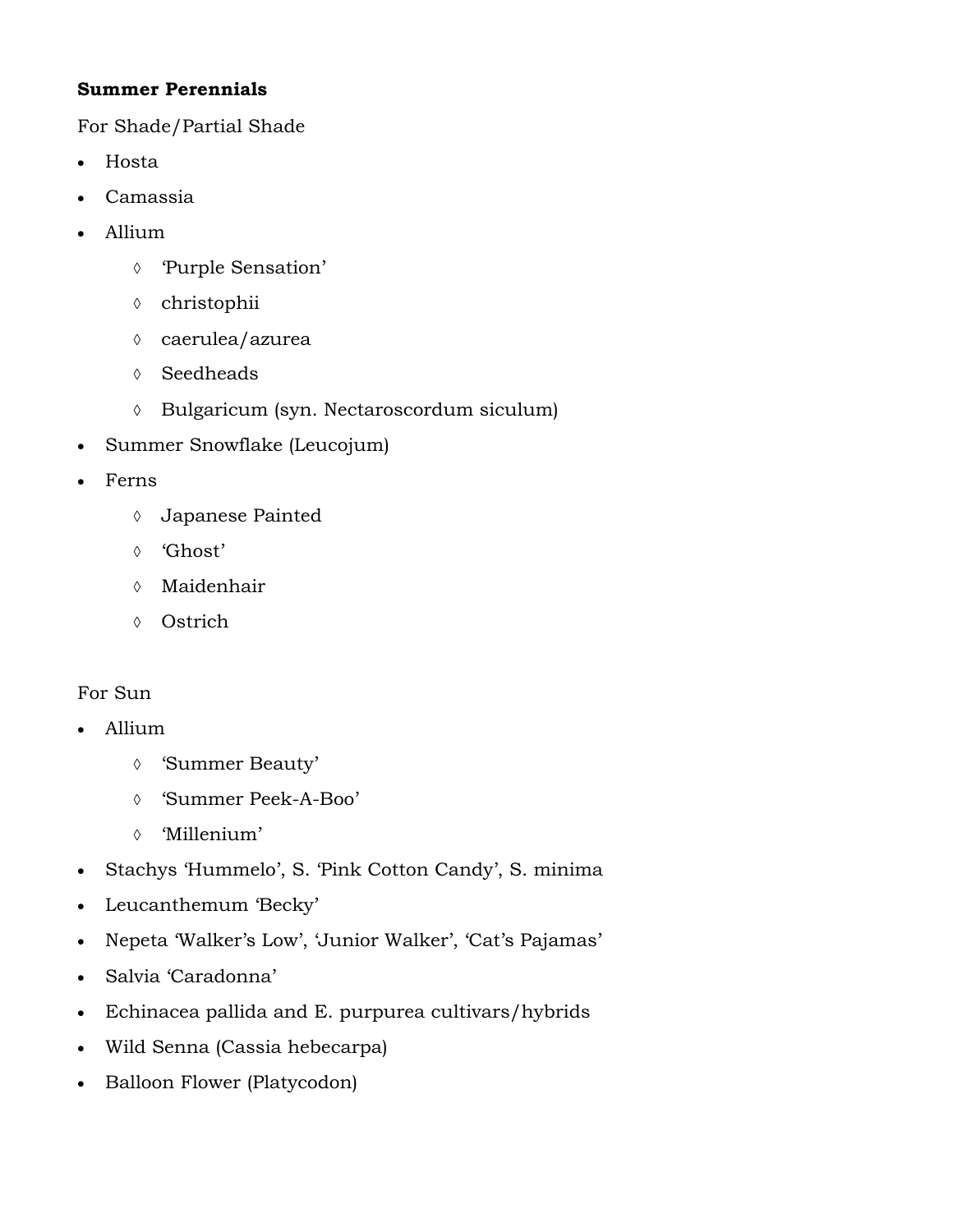#### **Summer Shrubs**

- Roses
	- Rosa rugosa 'Blanc de Coubert'
	- Rosa Easy Elegance® Kashmir Rose
- Dappled Willow (Salix integra 'Hakura Nishiki')
- Smokebush (Cotinus)
- Ninebark (Physocarpus opulifolius)
	- Little Joker, Amber Jubilee, Center Glow, Raspberry Lemonade
- Weigela Sonic Bloom® series

### **Summer Annuals**

- Verbena bonariensis & V. 'Meteor Shower'
- Dahlia 'Mystic Illusion'
- Petunia Vista® Series

## **Autumn Perennials**

For Shade/Partial Shade:

- Obedient Plant (Physostegia)
- 'Hot Lips' Turtlehead (chelone)
- Toad Lily (Tricyrtis))
- Autumn Bride Heuchera (Heuchera villosa)
- Sweet Autumn Clematis (Clematis terniflora, formerly C. paniculata)

For Sun:

Mammoth™series Mums (Dendranthemum)

'October Skies' Aster (Symphyotrichum oblongifolium 'October Skies'

Hardy Hibiscus (Hibiscus x hybrids)

Joe-Pye-Weed (Eupatorium/Eutrochium 'Gateway')

Solidago 'Fireworks'

Amsonia x 'Halfway to Arkansas'

Miscanthus

Northern Sea Oats (Chasmanthium latifolium)

Little Bluestem cultivars (Schizachyrium scoparium)